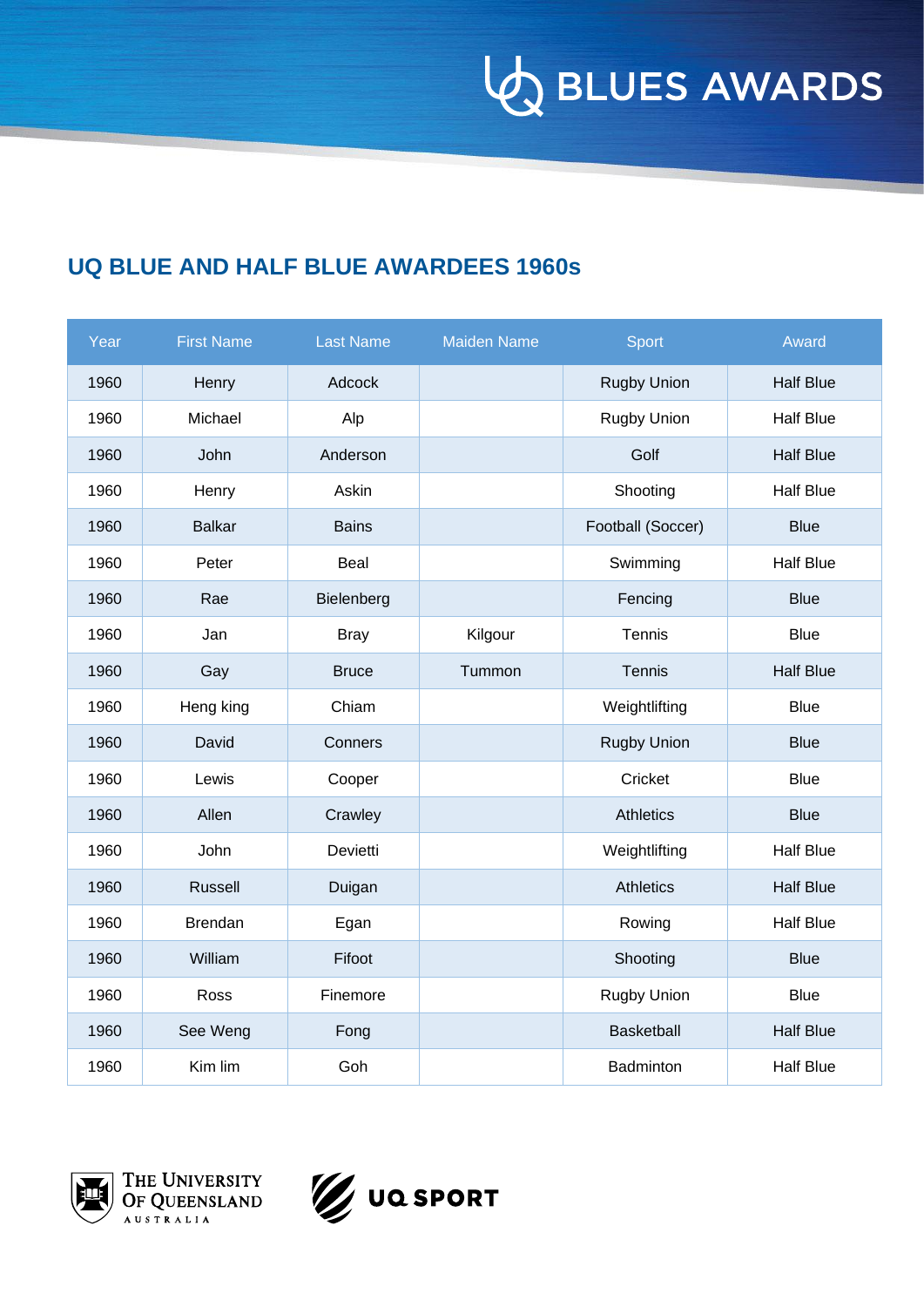| 1960 | Rodney       | Greenhill      |        | Cricket                    | <b>Half Blue</b> |
|------|--------------|----------------|--------|----------------------------|------------------|
| 1960 | Richard      | Grice          |        | Cricket                    | <b>Blue</b>      |
| 1960 | Janet        | Hill           |        | Swimming                   | <b>Half Blue</b> |
| 1960 | Jonathan     | Job            |        | Rowing                     | <b>Half Blue</b> |
| 1960 | Alan         | Jones          |        | <b>Athletics</b>           | <b>Half Blue</b> |
| 1960 | Peter        | Light          |        | <b>Australian Football</b> | <b>Blue</b>      |
| 1960 | Pamela       | Masel          | Turner | Fencing                    | <b>Half Blue</b> |
| 1960 | Evelyn       | Matthew        |        | Cricket                    | <b>Half Blue</b> |
| 1960 | Archibald    | Mcarthur       |        | <b>Boxing</b>              | <b>Half Blue</b> |
| 1960 | Errol        | McKenna        |        | Boxing                     | <b>Blue</b>      |
| 1960 | Geraldine    | Mckerrow       |        | Tennis                     | <b>Half Blue</b> |
| 1960 | Edith        | McPhee         |        | Rowing                     | <b>Half Blue</b> |
| 1960 | <b>Barry</b> | Molloy         |        | Judo                       | <b>Blue</b>      |
| 1960 | Robert       | Montgomery     |        | Athletics                  | <b>Half Blue</b> |
| 1960 | Peter        | <b>Morris</b>  |        | <b>Rugby Union</b>         | <b>Half Blue</b> |
| 1960 | Audrey       | Morwood        |        | Cricket                    | <b>Half Blue</b> |
| 1960 | Phooi ching  | <b>Ng</b>      |        | Badminton                  | <b>Half Blue</b> |
| 1960 | Robyn        | Nicoll         | Harley | Tennis                     | <b>Half Blue</b> |
| 1960 | Gregory      | O'Brien        |        | Judo                       | <b>Half Blue</b> |
| 1960 | Gregory      | Ohlrich        |        | <b>Rugby Union</b>         | <b>Half Blue</b> |
| 1960 | Allan        | Petersen       |        | Golf                       | <b>Blue</b>      |
| 1960 | Mandharan    | Ponnusamy      |        | Football (Soccer)          | <b>Half Blue</b> |
| 1960 | David        | <b>Sallows</b> |        | Hockey                     | <b>Half Blue</b> |



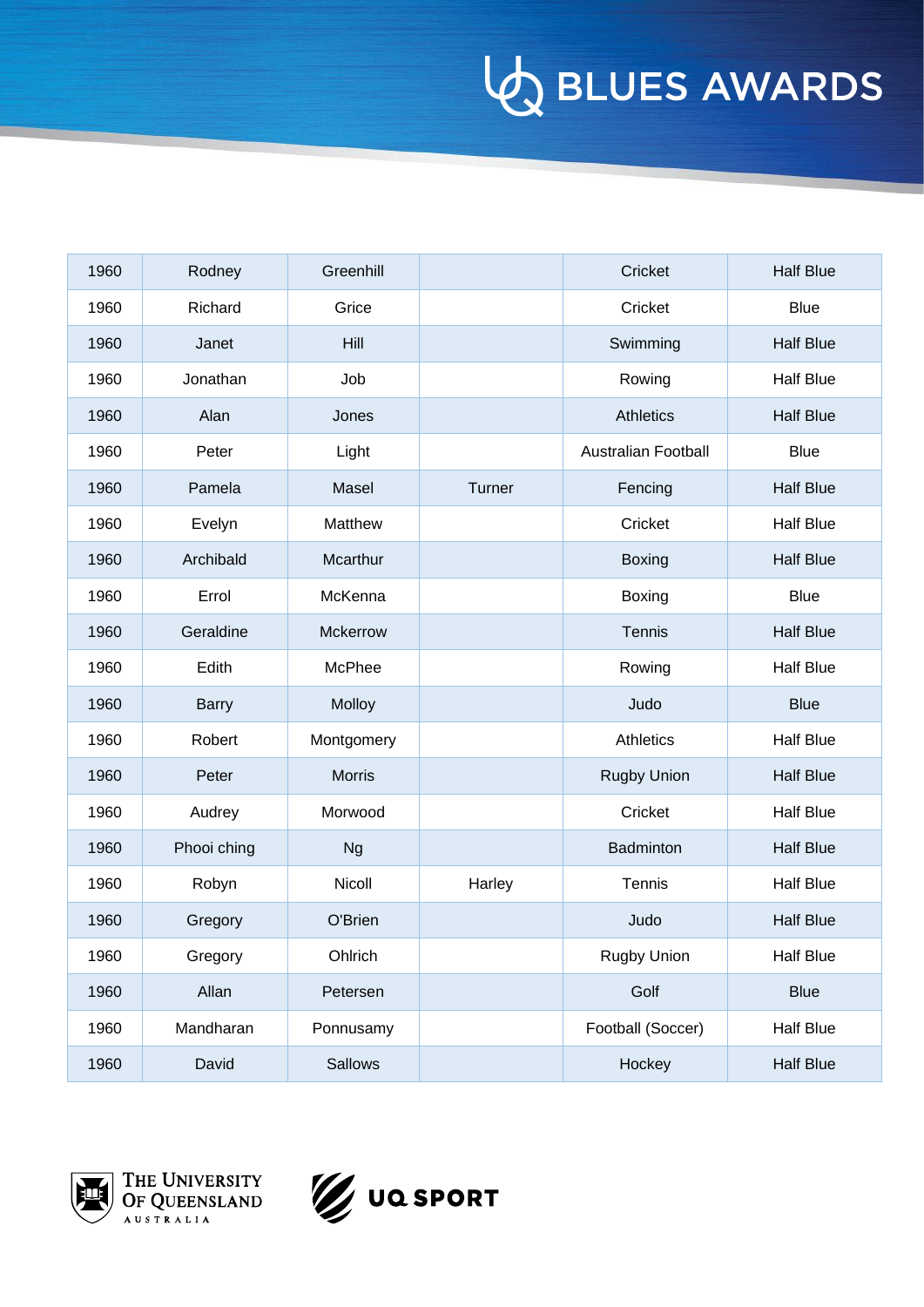| 1960 | Gilbert      | Shearer        |           | <b>Rugby Union</b>  | <b>Blue</b>      |
|------|--------------|----------------|-----------|---------------------|------------------|
| 1960 | Morland      | Smith          |           | <b>Athletics</b>    | <b>Blue</b>      |
| 1960 | Edward       | Solaga         |           | Shooting            | <b>Blue</b>      |
| 1960 | Peter        | Spradbrow      |           | Fencing             | <b>Half Blue</b> |
| 1960 | Trevor       | <b>Stewart</b> |           | Cricket             | <b>Blue</b>      |
| 1960 | Thomas       | Veivers        |           | Cricket             | <b>Blue</b>      |
| 1960 | Leo          | Williams       |           | Swimming            | <b>Half Blue</b> |
| 1960 | Song Seng    | Yeo            |           | Basketball          | <b>Half Blue</b> |
| 1961 | John         | Adam           |           | Rowing              | <b>Half Blue</b> |
| 1961 | Sandra       | Affleck        |           | Swimming            | <b>Half Blue</b> |
| 1961 | Helen        | Alexander      | Lecky     | Swimming            | <b>Half Blue</b> |
| 1961 | Gillian      | Alfredson      |           | Fencing             | <b>Blue</b>      |
| 1961 | Michael      | Alp            |           | <b>Rugby Union</b>  | <b>Blue</b>      |
| 1961 | John         | Anderson       |           | Golf                | <b>Blue</b>      |
| 1961 | Ray          | Anderson       |           | <b>Table Tennis</b> | <b>Blue</b>      |
| 1961 | <b>Brian</b> | Becconsall     |           | Basketball          | <b>Half Blue</b> |
| 1961 | Peter        | <b>Biggs</b>   |           | Athletics           | <b>Half Blue</b> |
| 1961 | Graham       | <b>Bizzell</b> |           | Cricket             | <b>Half Blue</b> |
| 1961 | Geoffrey     | <b>Brown</b>   |           | Golf                | <b>Blue</b>      |
| 1961 | Matthew      | Chan           |           | Badminton           | <b>Half Blue</b> |
| 1961 | Spencer      | Chen           |           | Football (Soccer)   | <b>Half Blue</b> |
| 1961 | Ada          | Choat          | De Munari | Judo                | <b>Half Blue</b> |
| 1961 | Wilson       | Cooper         |           | Gymnastics          | <b>Blue</b>      |



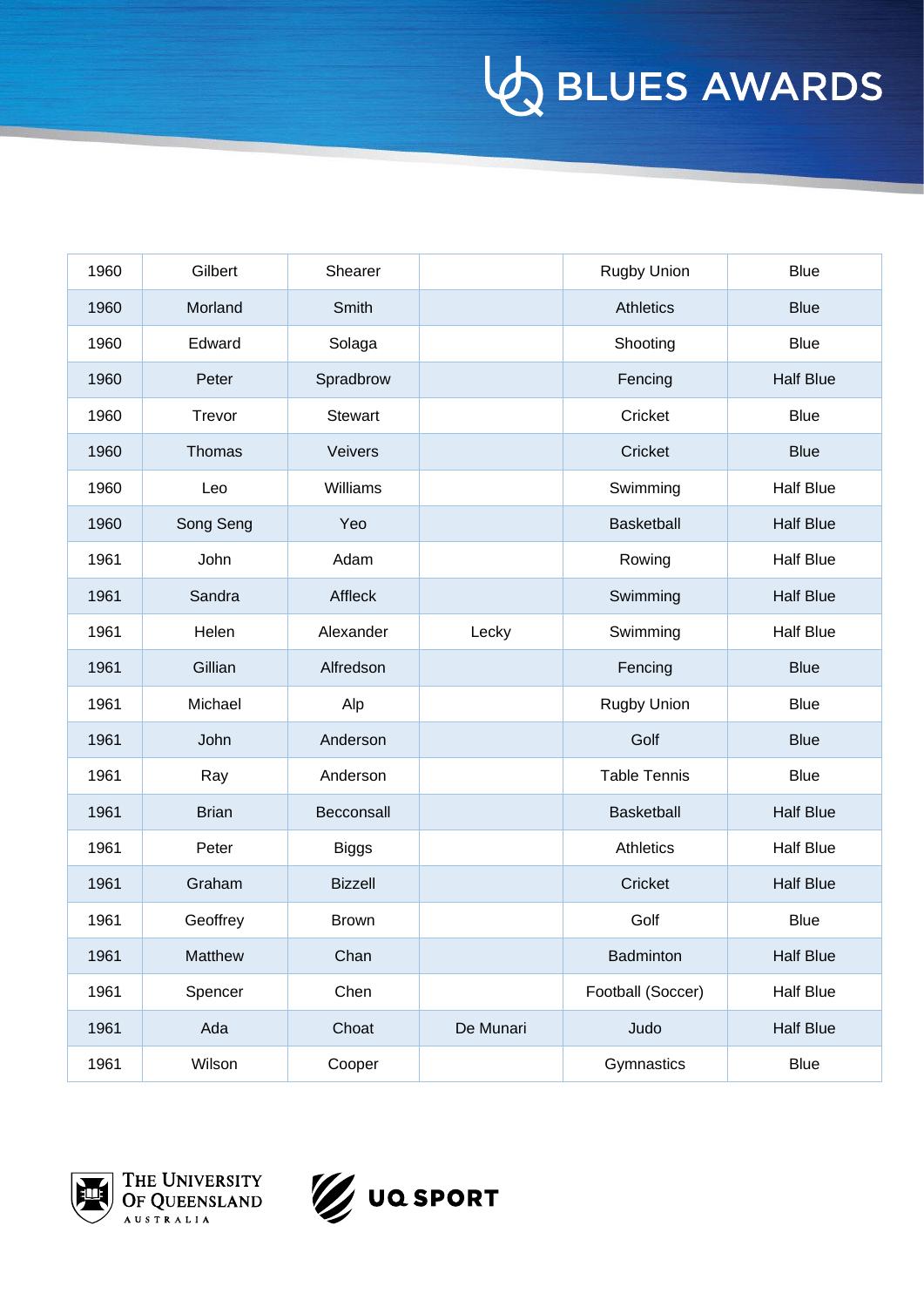| 1961 | Cathryn       | Crosby        | <b>Bywater</b> | Hockey             | <b>Blue</b>      |
|------|---------------|---------------|----------------|--------------------|------------------|
| 1961 | Ivan          | Crosby        |                | Football (Soccer)  | <b>Half Blue</b> |
| 1961 | John          | Douglas       |                | Fencing            | <b>Blue</b>      |
| 1961 | Carole        | Duncan        | Cook           | Softball           | <b>Blue</b>      |
| 1961 | John Ernest   | <b>Duus</b>   |                | <b>Boxing</b>      | <b>Half Blue</b> |
| 1961 | Nelson        | English       |                | Golf               | <b>Blue</b>      |
| 1961 | Peter         | Foster        |                | Baseball           | <b>Half Blue</b> |
| 1961 | Dennis        | Franzmann     |                | <b>Rugby Union</b> | <b>Half Blue</b> |
| 1961 | Kenneth       | Fredericks    |                | Swimming           | <b>Blue</b>      |
| 1961 | <b>Stuart</b> | Grant         |                | Athletics          | <b>Half Blue</b> |
| 1961 | David         | Greaves       |                | <b>Athletics</b>   | <b>Half Blue</b> |
| 1961 | George        | Green         |                | Golf               | <b>Blue</b>      |
| 1961 | Jules         | Guerassimoff  |                | <b>Rugby Union</b> | <b>Half Blue</b> |
| 1961 | Jonathan      | Job           |                | Rowing             | <b>Blue</b>      |
| 1961 | Alan          | Jones         |                | Tennis             | <b>Half Blue</b> |
| 1961 | <b>Beth</b>   | Kernke        |                | Swimming           | <b>Blue</b>      |
| 1961 | Ernest        | Lee           |                | Football (Soccer)  | <b>Half Blue</b> |
| 1961 | John          | Marsh         |                | Athletics          | <b>Half Blue</b> |
| 1961 | <b>Bruce</b>  | McBryde       |                | Hockey             | <b>Half Blue</b> |
| 1961 | Lloyd         | McDermott     |                | <b>Rugby Union</b> | <b>Half Blue</b> |
| 1961 | <b>Brian</b>  | McLaren       |                | Shooting           | <b>Blue</b>      |
| 1961 | David         | Merson        |                | Boxing             | <b>Blue</b>      |
| 1961 | Peter         | <b>Morris</b> |                | <b>Rugby Union</b> | <b>Blue</b>      |



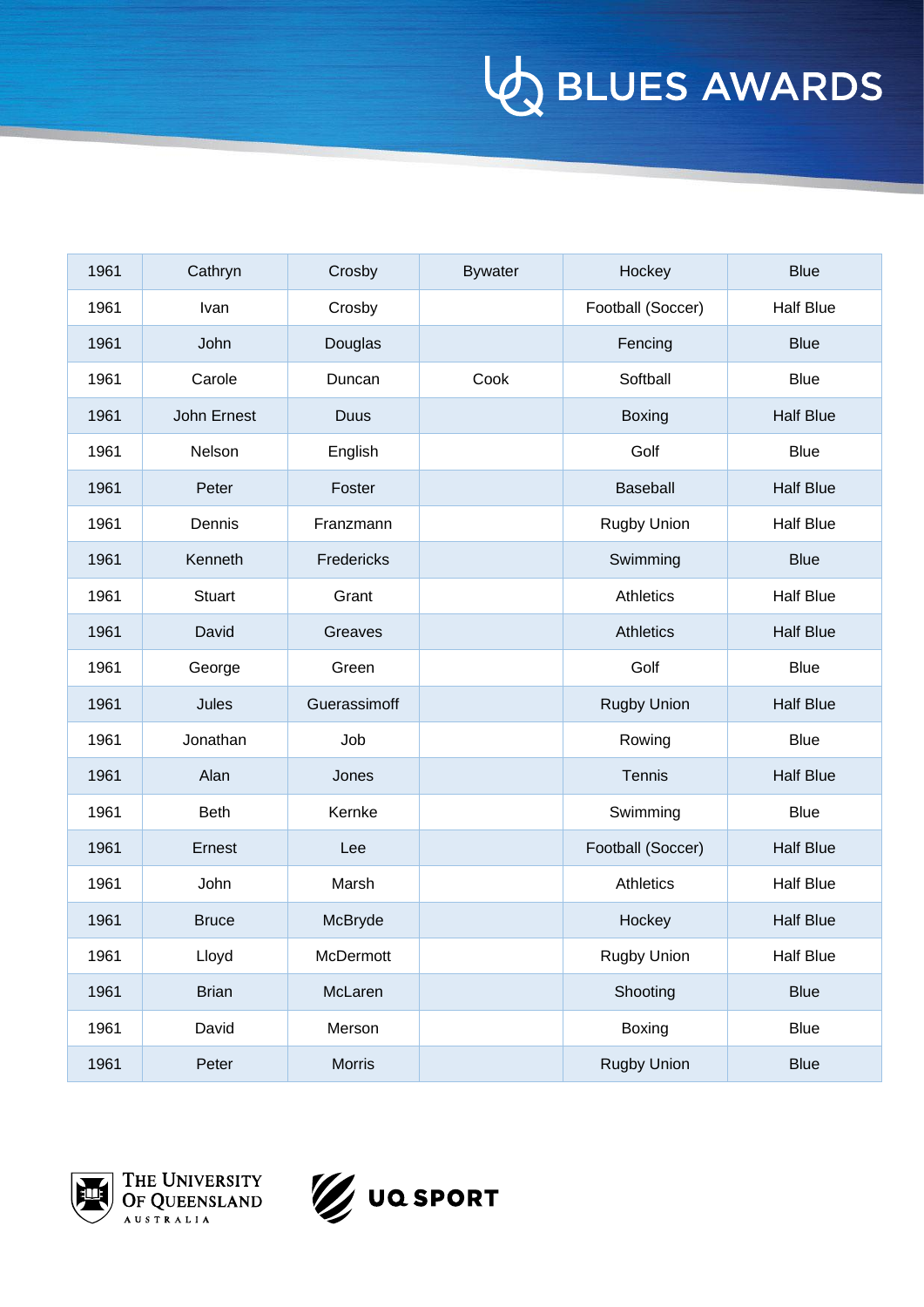| 1961 | Gregory         | O'Brien        |        | Judo                | <b>Blue</b>      |
|------|-----------------|----------------|--------|---------------------|------------------|
| 1961 | Gregory         | Ohlrich        |        | <b>Rugby Union</b>  | <b>Blue</b>      |
| 1961 | Dennis          | Parker         |        | <b>Rugby Union</b>  | <b>Half Blue</b> |
| 1961 | Lynette         | Parton         | Potter | Basketball          | <b>Half Blue</b> |
| 1961 | Russell         | Philp          |        | Rowing              | <b>Half Blue</b> |
| 1961 | <b>Murray</b>   | Player         |        | Fencing             | <b>Blue</b>      |
| 1961 | Robert          | Potter         |        | <b>Rugby Union</b>  | <b>Blue</b>      |
| 1961 | <b>Clemens</b>  | Pratt          |        | Diving              | <b>Half Blue</b> |
| 1961 | Peter           | Rose           |        | Fencing             | <b>Blue</b>      |
| 1961 | Madonna         | Schacht        |        | Tennis              | <b>Blue</b>      |
| 1961 | Moresby         | Smith          |        | Athletics           | <b>Half Blue</b> |
| 1961 | Edward          | Solaga         |        | Shooting            | <b>Blue</b>      |
| 1961 | Jeffrey         | Spender        |        | Fencing             | <b>Half Blue</b> |
| 1961 | Margaret        | Turner         | Hill   | Fencing             | <b>Half Blue</b> |
| 1961 | Dana            | Wainwright     |        | Rowing              | <b>Half Blue</b> |
| 1961 | Denis           | White          |        | Tennis              | <b>Half Blue</b> |
| 1961 | Robert J. (Gus) | Wiles          |        | <b>Water Polo</b>   | <b>Half Blue</b> |
| 1961 | <b>Barbara</b>  | Yule           | Bell   | Hockey              | <b>Blue</b>      |
| 1962 | Adrienne        | Allen          | Hiley  | Squash              | <b>Half Blue</b> |
| 1962 | Eric            | Anning         |        | <b>Rugby Union</b>  | <b>Half Blue</b> |
| 1962 | Graeme          | Armstrong      |        | <b>Rugby Union</b>  | <b>Half Blue</b> |
| 1962 | Robert          | Augusteyn      |        | <b>Table Tennis</b> | <b>Half Blue</b> |
| 1962 | Frank           | <b>Bennett</b> |        | Rugby Union         | <b>Half Blue</b> |



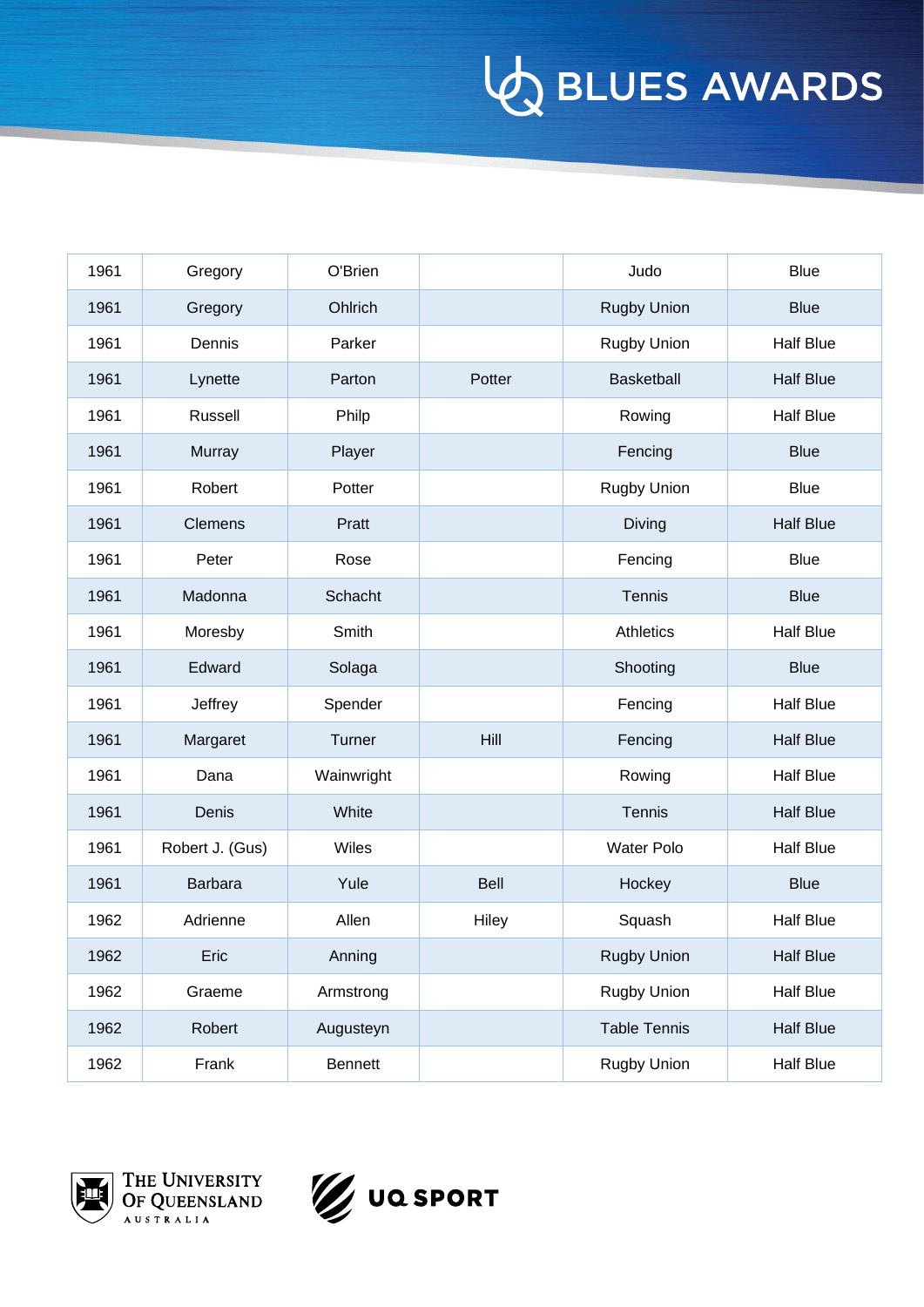| 1962 | John           | <b>Bennett</b> |           | Swimming            | <b>Blue</b>      |
|------|----------------|----------------|-----------|---------------------|------------------|
| 1962 | <b>Barbara</b> | Benson         |           | Rowing              | <b>Half Blue</b> |
| 1962 | Graham         | <b>Bizzell</b> |           | Cricket             | <b>Blue</b>      |
| 1962 | <b>Barbara</b> | <b>Budd</b>    |           | Hockey              | <b>Half Blue</b> |
| 1962 | Robin          | Christophers   |           | <b>Table Tennis</b> | <b>Half Blue</b> |
| 1962 | Graham         | Coote          |           | Shooting            | <b>Blue</b>      |
| 1962 | Allan          | Doobov         |           | Weightlifting       | <b>Half Blue</b> |
| 1962 | Keith          | Forbes         |           | Weightlifting       | <b>Half Blue</b> |
| 1962 | Ralph          | Freestun       |           | Shooting            | <b>Half Blue</b> |
| 1962 | Jacqueline     | French         |           | Rowing              | <b>Half Blue</b> |
| 1962 | George         | Green          |           | Golf                | <b>Blue</b>      |
| 1962 | Jules          | Guerassimoff   |           | <b>Rugby Union</b>  | <b>Blue</b>      |
| 1962 | <b>Brendan</b> | <b>Higgins</b> |           | <b>Athletics</b>    | <b>Half Blue</b> |
| 1962 | Peter          | Hooper         |           | <b>Athletics</b>    | <b>Half Blue</b> |
| 1962 | Joan           | Horgan         | Stapleton | Squash              | <b>Half Blue</b> |
| 1962 | John           | Howes          |           | <b>Athletics</b>    | <b>Blue</b>      |
| 1962 | William        | Howley         |           | <b>Athletics</b>    | <b>Half Blue</b> |
| 1962 | Robert         | James          |           | Athletics           | <b>Half Blue</b> |
| 1962 | Alan           | Jones          |           | <b>Athletics</b>    | <b>Blue</b>      |
| 1962 | Kelvin         | Jubb           |           | Rugby League        | <b>Half Blue</b> |
| 1962 | William        | Kitching       |           | Cricket             | <b>Half Blue</b> |
| 1962 | Donald         | Laing          |           | Athletics           | <b>Half Blue</b> |
| 1962 | Margaret       | Lucey          | Davis     | Softball            | <b>Blue</b>      |



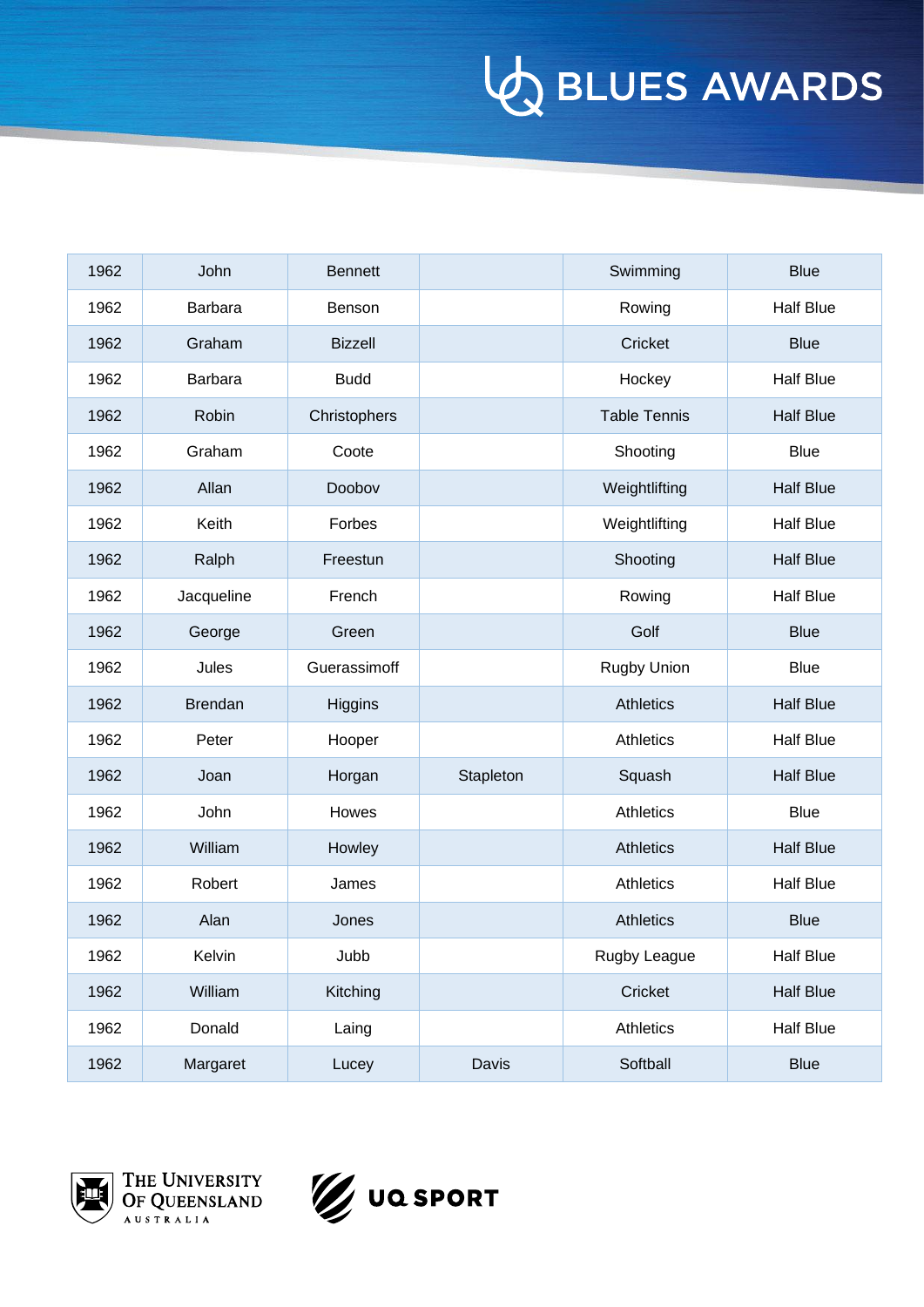| 1962 | Kenneth      | Lynn            |         | <b>Athletics</b>   | <b>Blue</b>      |
|------|--------------|-----------------|---------|--------------------|------------------|
| 1962 | Richard      | <b>Marks</b>    |         | <b>Rugby Union</b> | <b>Blue</b>      |
| 1962 | Lloyd        | McDermott       |         | <b>Rugby Union</b> | <b>Blue</b>      |
| 1962 | Peter        | Monks           |         | Golf               | <b>Half Blue</b> |
| 1962 | lan          | Moore           |         | <b>Athletics</b>   | <b>Half Blue</b> |
| 1962 | Alfio        | Nicolosi        |         | Football (Soccer)  | <b>Blue</b>      |
| 1962 | Dianna       | Petrie          | McBryde | Hockey             | <b>Half Blue</b> |
| 1962 | Esme         | Robinson        |         | Rowing             | <b>Half Blue</b> |
| 1962 | Jennifer     | Watermeyer      | Sharpe  | Squash             | <b>Half Blue</b> |
| 1962 | Charles      | Sloan           |         | <b>Athletics</b>   | <b>Blue</b>      |
| 1962 | Moresby      | Smith           |         | Athletics          | <b>Blue</b>      |
| 1962 | Jan          | <b>Stephens</b> | Nimmo   | Rowing             | <b>Half Blue</b> |
| 1962 | Anthony      | Trotter         |         | Shooting           | <b>Blue</b>      |
| 1962 | Richard      | Wharton         |         | Shooting           | <b>Half Blue</b> |
| 1962 | Leo          | Williams        |         | Rugby Union        | <b>Blue</b>      |
| 1962 | Kevin        | Wood            |         | Basketball         | <b>Half Blue</b> |
| 1962 | Song Seng    | Yeo             |         | Basketball         | <b>Blue</b>      |
| 1963 | Clive        | Becconsall      |         | <b>Rugby Union</b> | <b>Half Blue</b> |
| 1963 | Ann          | <b>Brett</b>    | Russell | Swimming           | <b>Blue</b>      |
| 1963 | Peter        | <b>Buchanan</b> |         | Shooting           | <b>Half Blue</b> |
| 1963 | William      | <b>Buckle</b>   |         | Cricket            | <b>Half Blue</b> |
| 1963 | Eugene       | Cheb            |         | Fencing            | <b>Blue</b>      |
| 1963 | <b>Brett</b> | Clark           |         | Shooting           | <b>Half Blue</b> |



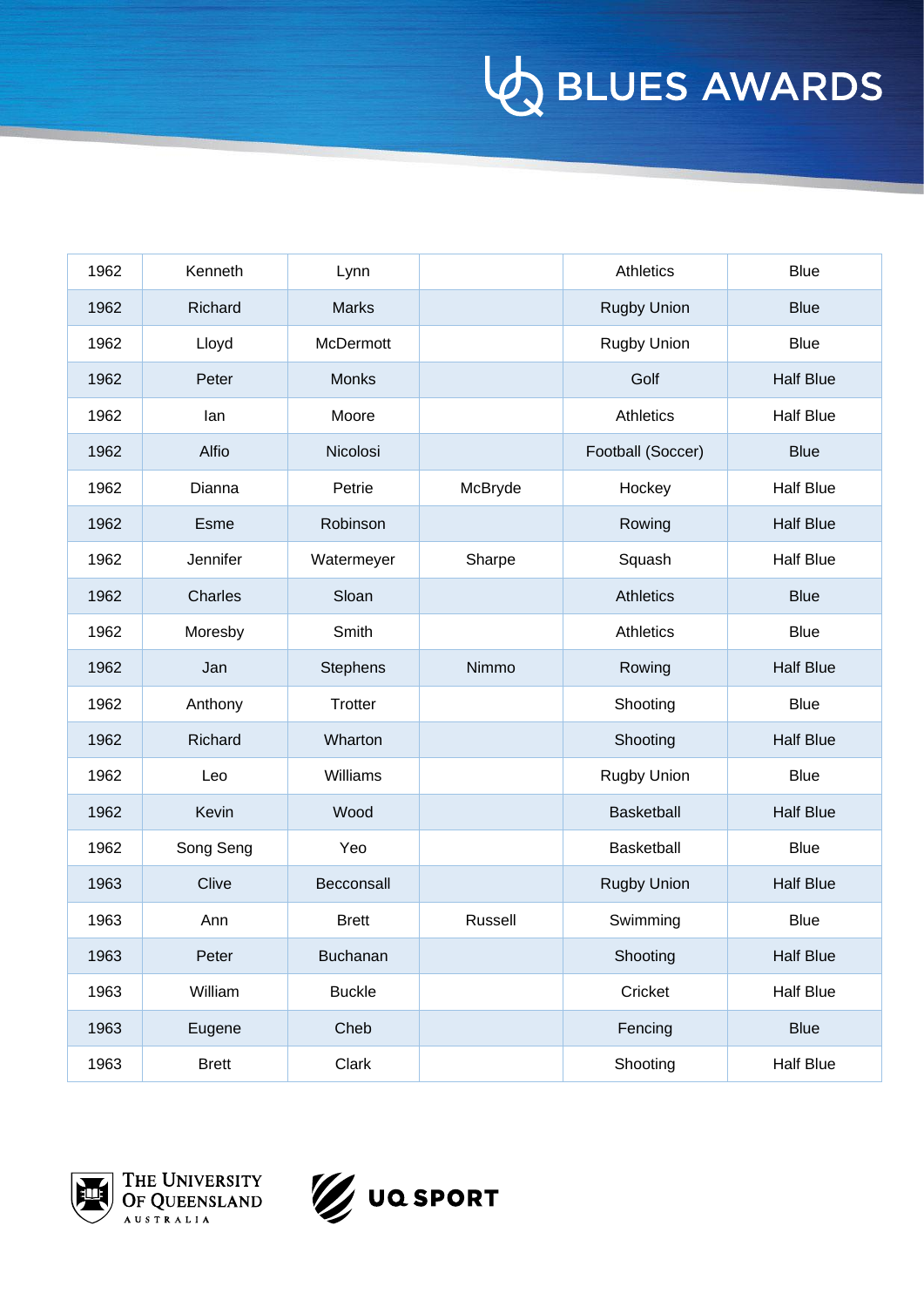| 1963 | Richard        | Clarke      |              | Athletics                  | <b>Half Blue</b> |
|------|----------------|-------------|--------------|----------------------------|------------------|
| 1963 | Jacqueline     | Clarke      | Whiteley     | Rowing                     | <b>Half Blue</b> |
| 1963 | Lorraine       | Cochrane    |              | Softball                   | <b>Half Blue</b> |
| 1963 | John           | Cohen       |              | Athletics                  | <b>Half Blue</b> |
| 1963 | Kay            | Cohen       | <b>Barry</b> | <b>Athletics</b>           | <b>Half Blue</b> |
| 1963 | Jennifer       | Corish      |              | Swimming                   | <b>Blue</b>      |
| 1963 | <b>Russell</b> | Duigan      |              | <b>Athletics</b>           | <b>Blue</b>      |
| 1963 | <b>Betty</b>   | Fisher      | Garlepp      | Tennis                     | <b>Blue</b>      |
| 1963 | Michael        | Fitzgerald  |              | Golf                       | <b>Half Blue</b> |
| 1963 | Alexander      | Fraser      |              | Football (Soccer)          | <b>Blue</b>      |
| 1963 | Mee yoong      | Hoh         |              | <b>Table Tennis</b>        | <b>Half Blue</b> |
| 1963 | Peter          | Hooper      |              | Athletics                  | <b>Blue</b>      |
| 1963 | William        | Howley      |              | <b>Athletics</b>           | <b>Blue</b>      |
| 1963 | Raymond        | Jones       |              | Hockey                     | <b>Half Blue</b> |
| 1963 | Donald         | Laing       |              | <b>Athletics</b>           | <b>Blue</b>      |
| 1963 | <b>Mick</b>    | Maguire     |              | <b>Rugby Union</b>         | <b>Half Blue</b> |
| 1963 | John           | Marsh       |              | <b>Athletics</b>           | <b>Blue</b>      |
| 1963 | John           | McCarthy    |              | Shooting                   | <b>Half Blue</b> |
| 1963 | Graham         | Moore       |              | <b>Athletics</b>           | <b>Half Blue</b> |
| 1963 | Leonard        | Mor         |              | Judo                       | <b>Half Blue</b> |
| 1963 | Alistair       | Nixon-Smith |              | <b>Boxing</b>              | <b>Half Blue</b> |
| 1963 | Thomas         | Rieusset    |              | <b>Australian Football</b> | <b>Half Blue</b> |
| 1963 | Robert         | Schofield   |              | Rugby League               | <b>Half Blue</b> |



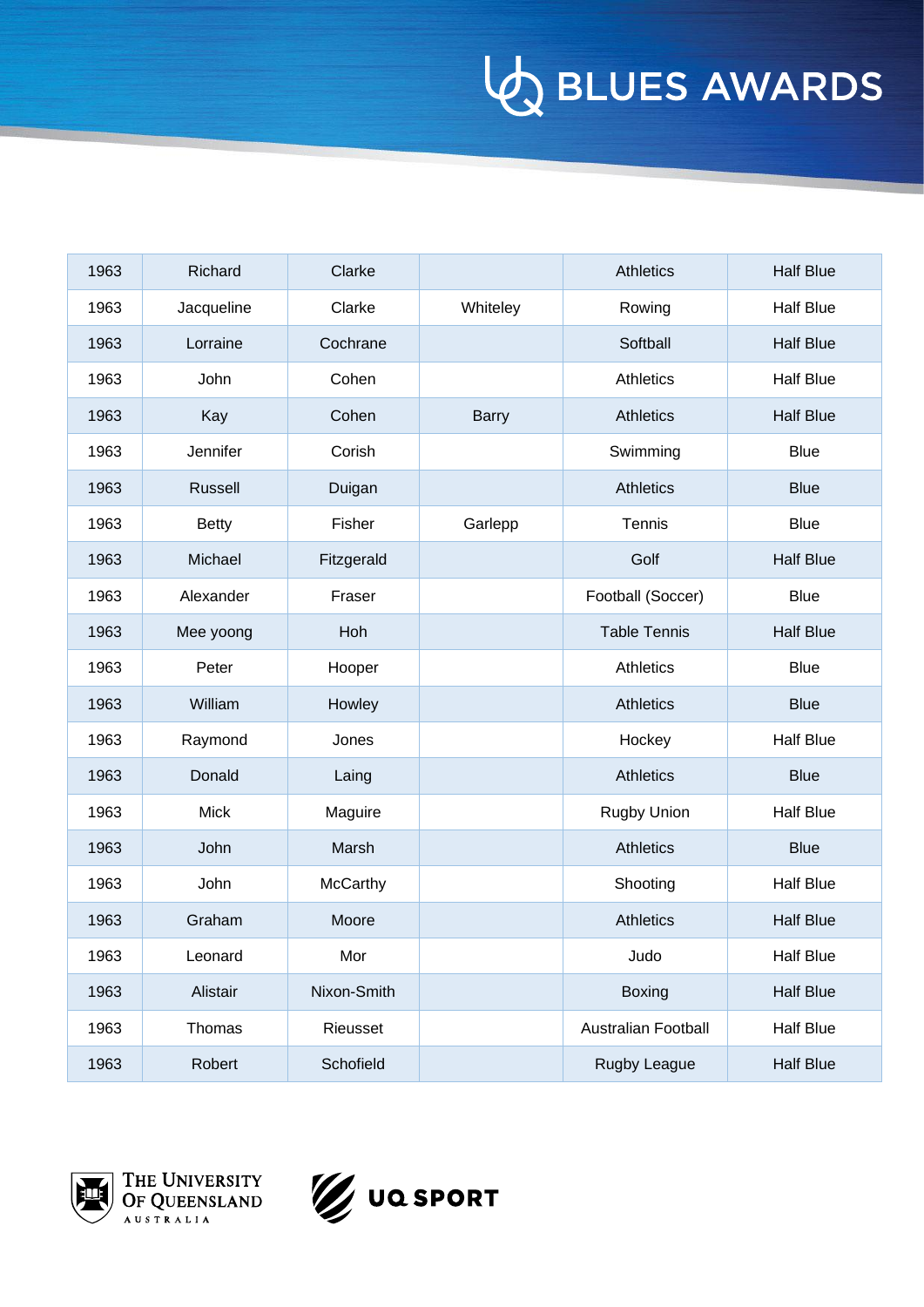| 1963 | Jennifer    | Watermeyer      | Sharpe   | Squash             | <b>Blue</b>      |
|------|-------------|-----------------|----------|--------------------|------------------|
| 1963 | Morgan      | Simon           |          | Shooting           | <b>Half Blue</b> |
| 1963 | William     | Stoddart        |          | Judo               | <b>Half Blue</b> |
| 1963 | Grahame     | <b>Taylor</b>   |          | <b>Athletics</b>   | <b>Half Blue</b> |
| 1963 | Richard     | <b>Trivett</b>  |          | <b>Rugby Union</b> | <b>Half Blue</b> |
| 1963 | Kenneth     | Williams        |          | Golf               | <b>Half Blue</b> |
| 1963 | John        | Wolfe           |          | <b>Rugby Union</b> | <b>Blue</b>      |
| 1964 | Eric        | Anning          |          | <b>Rugby Union</b> | <b>Blue</b>      |
| 1964 | Christopher | <b>Bartlett</b> |          | Rowing             | <b>Blue</b>      |
| 1964 | Monica      | <b>Bauer</b>    |          | <b>Athletics</b>   | <b>Blue</b>      |
| 1964 | Peter       | Beal            |          | Swimming           | <b>Half Blue</b> |
| 1964 | Alan        | Becconsall      |          | <b>Rugby Union</b> | <b>Blue</b>      |
| 1964 | lan         | <b>Bowditch</b> |          | Fencing            | <b>Blue</b>      |
| 1964 | Margaret    | <b>Brodie</b>   | Strachan | Sailing            | <b>Half Blue</b> |
| 1964 | William     | <b>Buckle</b>   |          | Cricket            | <b>Blue</b>      |
| 1964 | Selwyn      | Chen            |          | Football (Soccer)  | <b>Half Blue</b> |
| 1964 | Richard     | Clarke          |          | Athletics          | <b>Blue</b>      |
| 1964 | Philip      | Clutterbuck     |          | Rowing             | <b>Blue</b>      |
| 1964 | Robert      | Crane           |          | Cricket            | <b>Half Blue</b> |
| 1964 | David       | Crombie         |          | <b>Rugby Union</b> | <b>Half Blue</b> |
| 1964 | Eros        | Denning         |          | Rowing             | <b>Half Blue</b> |
| 1964 | Graeme      | Duhs            |          | <b>Rugby Union</b> | <b>Half Blue</b> |
| 1964 | Richard     | Elliot          |          | <b>Rugby Union</b> | <b>Half Blue</b> |



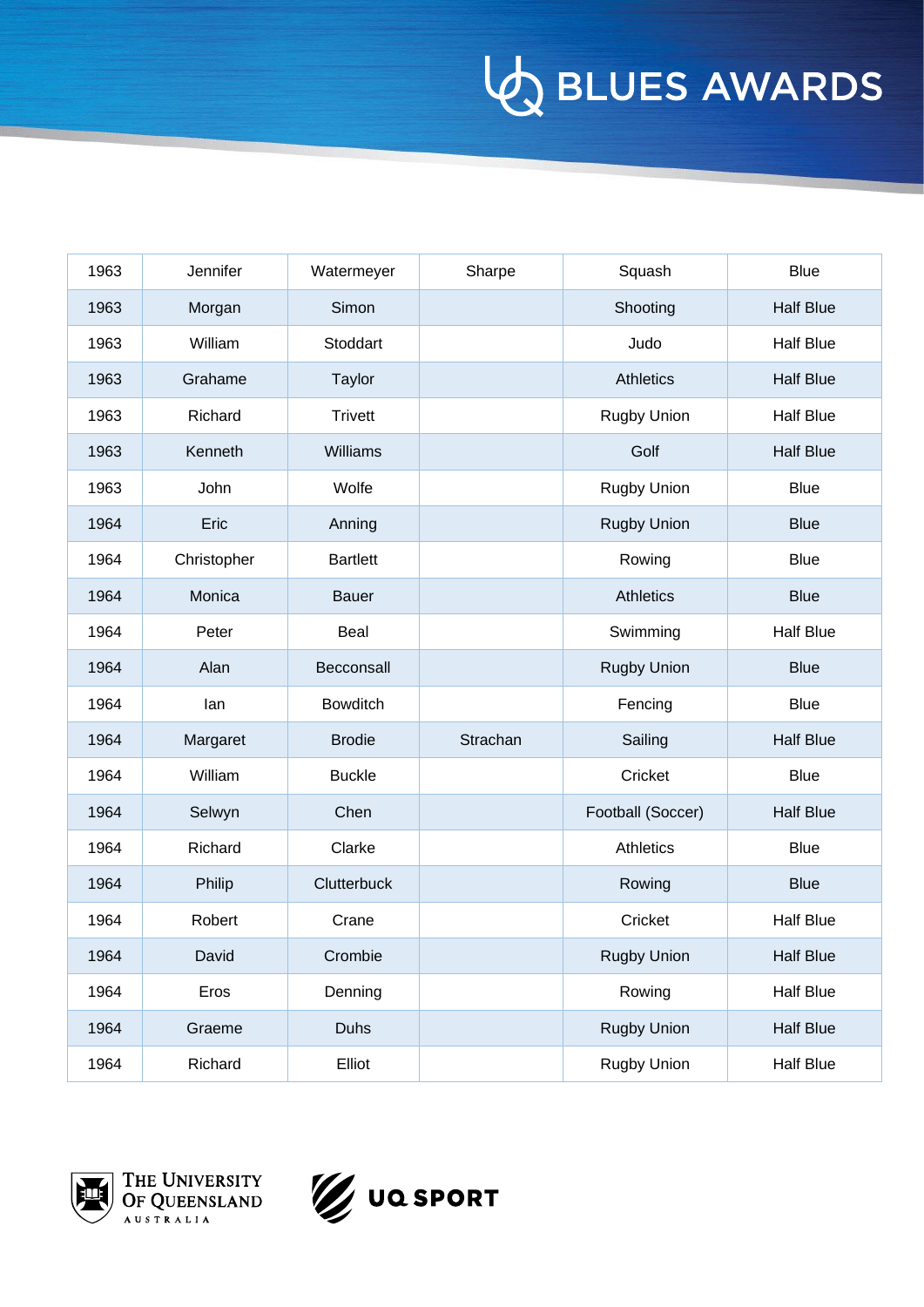| 1964 | Leanne        | Evans      |          | <b>Athletics</b>    | <b>Half Blue</b> |
|------|---------------|------------|----------|---------------------|------------------|
| 1964 | Joy           | Faldt      |          | Hockey              | <b>Half Blue</b> |
| 1964 | Kenneth       | Fredericks |          | Swimming            | <b>Blue</b>      |
| 1964 | Christine     | Gargett    | Jennings | Sailing             | <b>Half Blue</b> |
| 1964 | David         | Hale       |          | Cricket             | <b>Blue</b>      |
| 1964 | <b>Bruce</b>  | Henzell    |          | Gymnastics          | <b>Blue</b>      |
| 1964 | Kwong yin     | Ho         |          | <b>Table Tennis</b> | <b>Half Blue</b> |
| 1964 | <b>Brenda</b> | Keogh      |          | Netball             | <b>Half Blue</b> |
| 1964 | Marion        | Lang       |          | Netball             | <b>Blue</b>      |
| 1964 | Stephen       | Lange      |          | Shooting            | <b>Blue</b>      |
| 1964 | <b>Brian</b>  | Laver      |          | Tennis              | <b>Half Blue</b> |
| 1964 | Kay           | Leeton     | Ingram   | Golf                | <b>Blue</b>      |
| 1964 | Roger         | Littler    |          | <b>Athletics</b>    | <b>Half Blue</b> |
| 1964 | Michael       | Maccheroni |          | Boxing              | <b>Half Blue</b> |
| 1964 | Patrick       | Mahoney    |          | Rowing              | <b>Half Blue</b> |
| 1964 | Kyriacoula    | Marendy    |          | Rowing              | <b>Half Blue</b> |
| 1964 | Alfred        | May        |          | <b>Rugby Union</b>  | <b>Half Blue</b> |
| 1964 | lan           | McCann     |          | Rowing              | <b>Blue</b>      |
| 1964 | Robert        | McLeod     |          | Fencing             | <b>Blue</b>      |
| 1964 | Graeme        | McNee      |          | Cricket             | <b>Half Blue</b> |
| 1964 | lan           | Moore      |          | Athletics           | <b>Blue</b>      |
| 1964 | Sue           | Morton     |          | Shooting            | <b>Half Blue</b> |
| 1964 | lan           | Muddle     |          | Squash              | <b>Half Blue</b> |



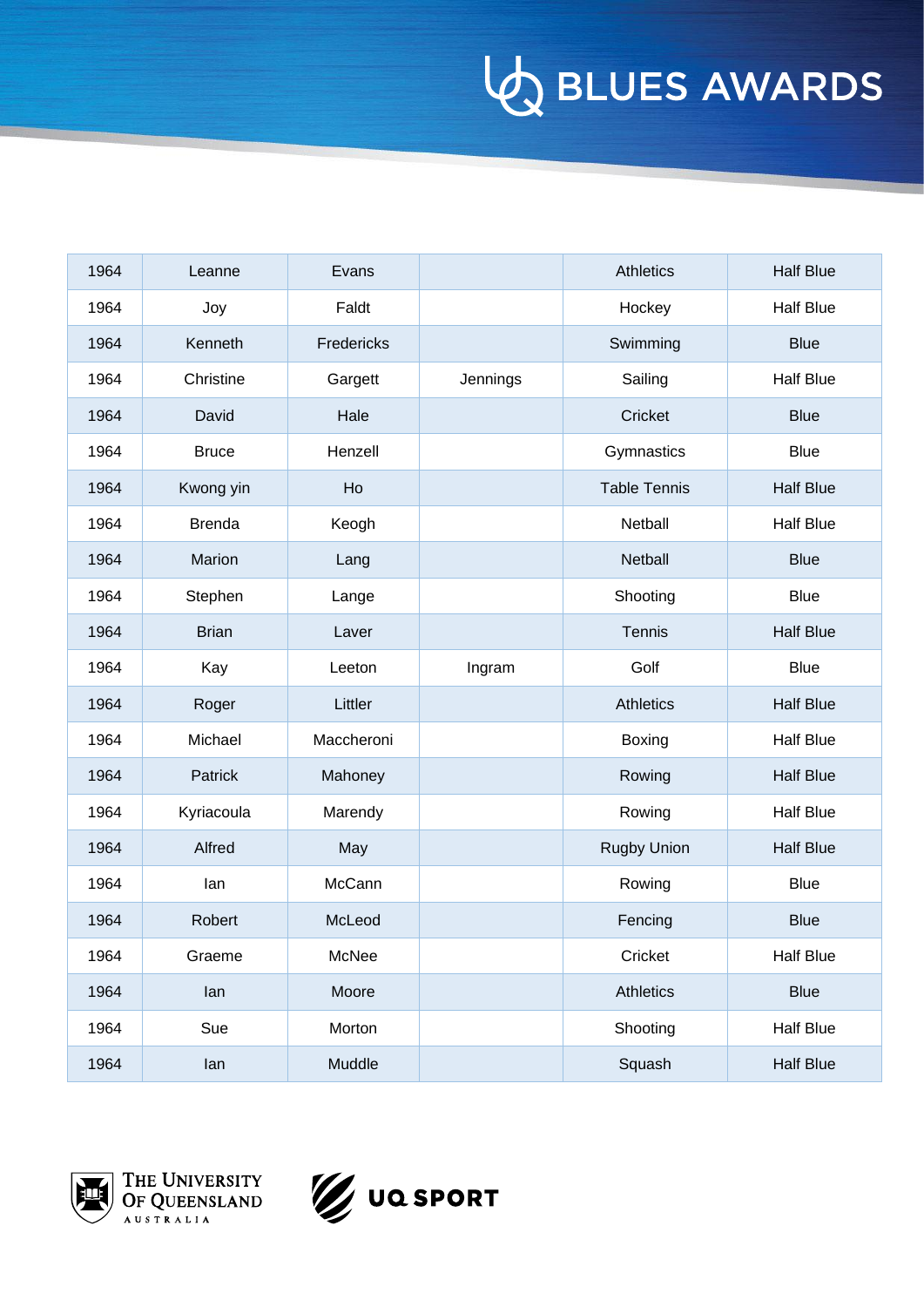| 1964 | lan           | Murray         |         | <b>Athletics</b>                   | <b>Half Blue</b> |
|------|---------------|----------------|---------|------------------------------------|------------------|
| 1964 | Maureen       | O'Brien        |         | Rowing                             | <b>Half Blue</b> |
| 1964 | Anthony       | O'Loan         |         | Cricket                            | <b>Half Blue</b> |
| 1964 | Dianna        | Petrie         | McBryde | Hockey                             | <b>Blue</b>      |
| 1964 | Ross          | Reid           |         | Boxing                             | <b>Half Blue</b> |
| 1964 | <b>Thomas</b> | Rieusset       |         | <b>Australian Football</b>         | <b>Blue</b>      |
| 1964 | Robert        | Schofield      |         | Rugby League                       | <b>Blue</b>      |
| 1964 | Cynthia       | Sconfield      | William | Golf                               | <b>Half Blue</b> |
| 1964 | John          | Sedgman        |         | Tennis                             | <b>Half Blue</b> |
| 1964 | Kaye          | Siebuhr        |         | Golf                               | <b>Half Blue</b> |
| 1964 | Jeffrey       | Spender        |         | Fencing                            | <b>Blue</b>      |
| 1964 | lan           | Story          |         | Rowing                             | <b>Half Blue</b> |
| 1964 | Noel          | Sullivan       |         | Squash                             | <b>Half Blue</b> |
| 1964 | Graham        | <b>Taylor</b>  |         | <b>Athletics</b>                   | <b>Blue</b>      |
| 1964 | Richard       | <b>Trivett</b> |         | <b>Rugby Union</b>                 | <b>Blue</b>      |
| 1964 | Peter         | Vincent        |         | <b>Rugby Union</b>                 | <b>Half Blue</b> |
| 1964 | Roger         | Walsh          |         | <b>Gymnastics &amp; Diving</b>     | <b>Blue</b>      |
| 1964 | Margaret      | Walter         | McEwan  | Sailing                            | <b>Half Blue</b> |
| 1964 | Robin         | Waters         | Leask   | Softball                           | <b>Half Blue</b> |
| 1964 | Anthony       | Weedon         |         | <b>Athletics</b>                   | <b>Half Blue</b> |
| 1964 | Pamela        | White          |         | Athletics                          | <b>Half Blue</b> |
| 1964 | Leo           | Williams       |         | Rugby Union &<br><b>Water Polo</b> | <b>Blue</b>      |
| 1964 | Diana         | Wiseman        |         | Athletics                          | <b>Half Blue</b> |



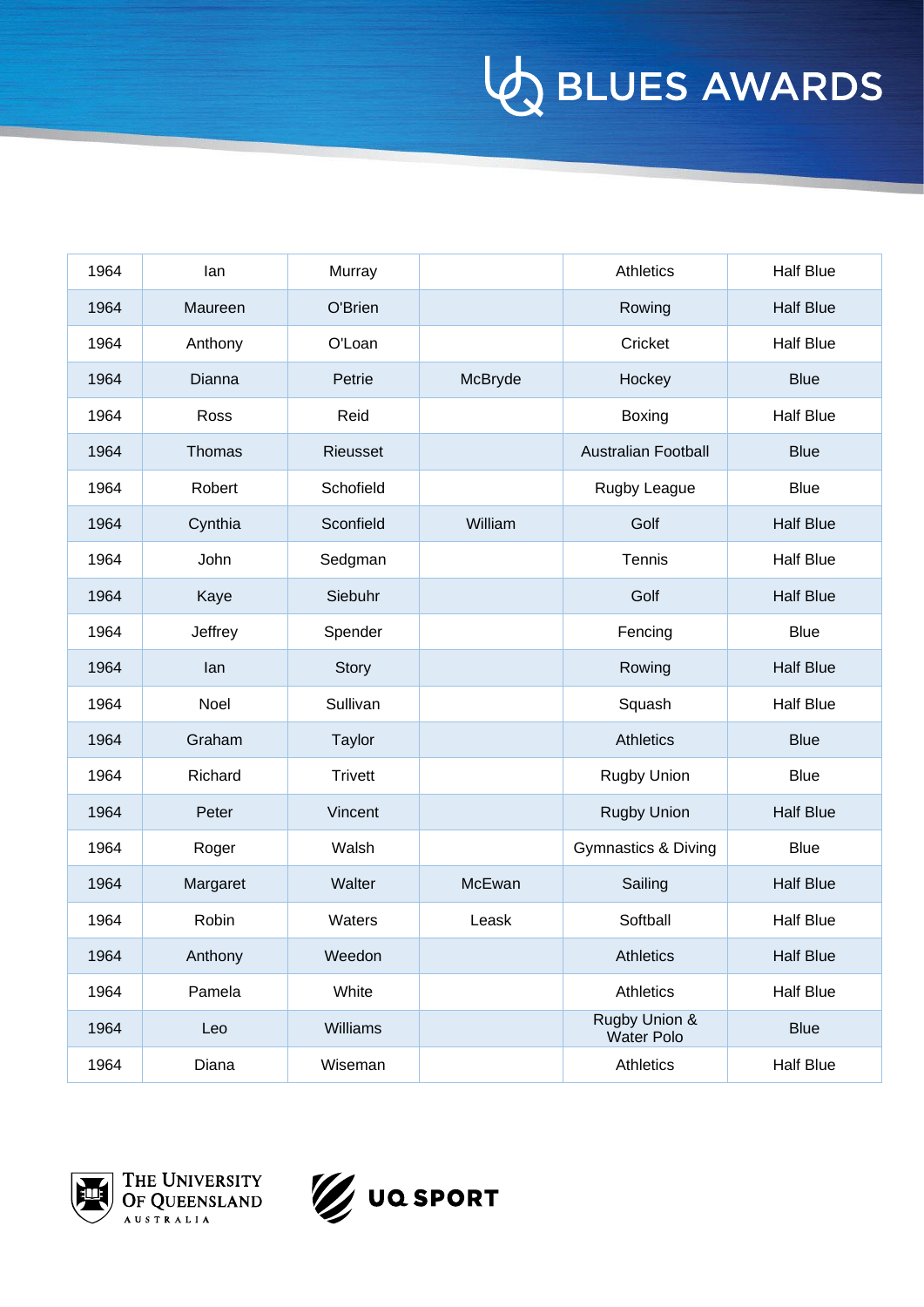| 1965 | Iven          | Affleck        |         | <b>Athletics</b>   | <b>Half Blue</b> |
|------|---------------|----------------|---------|--------------------|------------------|
| 1965 | D             | Alexander      |         | <b>Rugby Union</b> | <b>Half Blue</b> |
| 1965 | Margaret      | <b>Box</b>     |         | Softball           | <b>Half Blue</b> |
| 1965 | Neil          | <b>Brown</b>   |         | Hockey             | <b>Half Blue</b> |
| 1965 | <b>Bruce</b>  | <b>Brown</b>   |         | <b>Rugby Union</b> | <b>Half Blue</b> |
| 1965 | David         | Crombie        |         | <b>Rugby Union</b> | <b>Blue</b>      |
| 1965 | Michael       | De Loughery    |         | <b>Rugby Union</b> | <b>Half Blue</b> |
| 1965 | <b>Barrie</b> | Entsch         |         | Cricket            | <b>Half Blue</b> |
| 1965 | Ross          | Gagliardi      |         | Weightlifting      | <b>Half Blue</b> |
| 1965 | Robyn         | Horton         | Ritchie | Squash             | <b>Half Blue</b> |
| 1965 | Sue           | <b>Huggins</b> | Coote   | Tennis             | <b>Half Blue</b> |
| 1965 | Robert        | James          |         | Athletics          | <b>Blue</b>      |
| 1965 | Allan         | Jennison       |         | Baseball           | <b>Blue</b>      |
| 1965 | John          | Johnstone      |         | Shooting           | <b>Blue</b>      |
| 1965 | Raymond       | Jones          |         | Hockey             | <b>Blue</b>      |
| 1965 | Peter         | Kennedy        |         | Gymnastics         | <b>Half Blue</b> |
| 1965 | David         | Lewis          |         | <b>Boxing</b>      | <b>Half Blue</b> |
| 1965 | Douglas       | Little         |         | Cricket            | <b>Half Blue</b> |
| 1965 | Kwan lien     | Loong          |         | Shooting           | <b>Blue</b>      |
| 1965 | Patricia      | Luxton         |         | Softball           | Half Blue        |
| 1965 | Russell       | Manning        |         | <b>Rugby Union</b> | <b>Half Blue</b> |
| 1965 | Norman        | Mayne          |         | Rugby Union        | <b>Blue</b>      |
| 1965 | lan           | McBryde        |         | Hockey             | <b>Half Blue</b> |



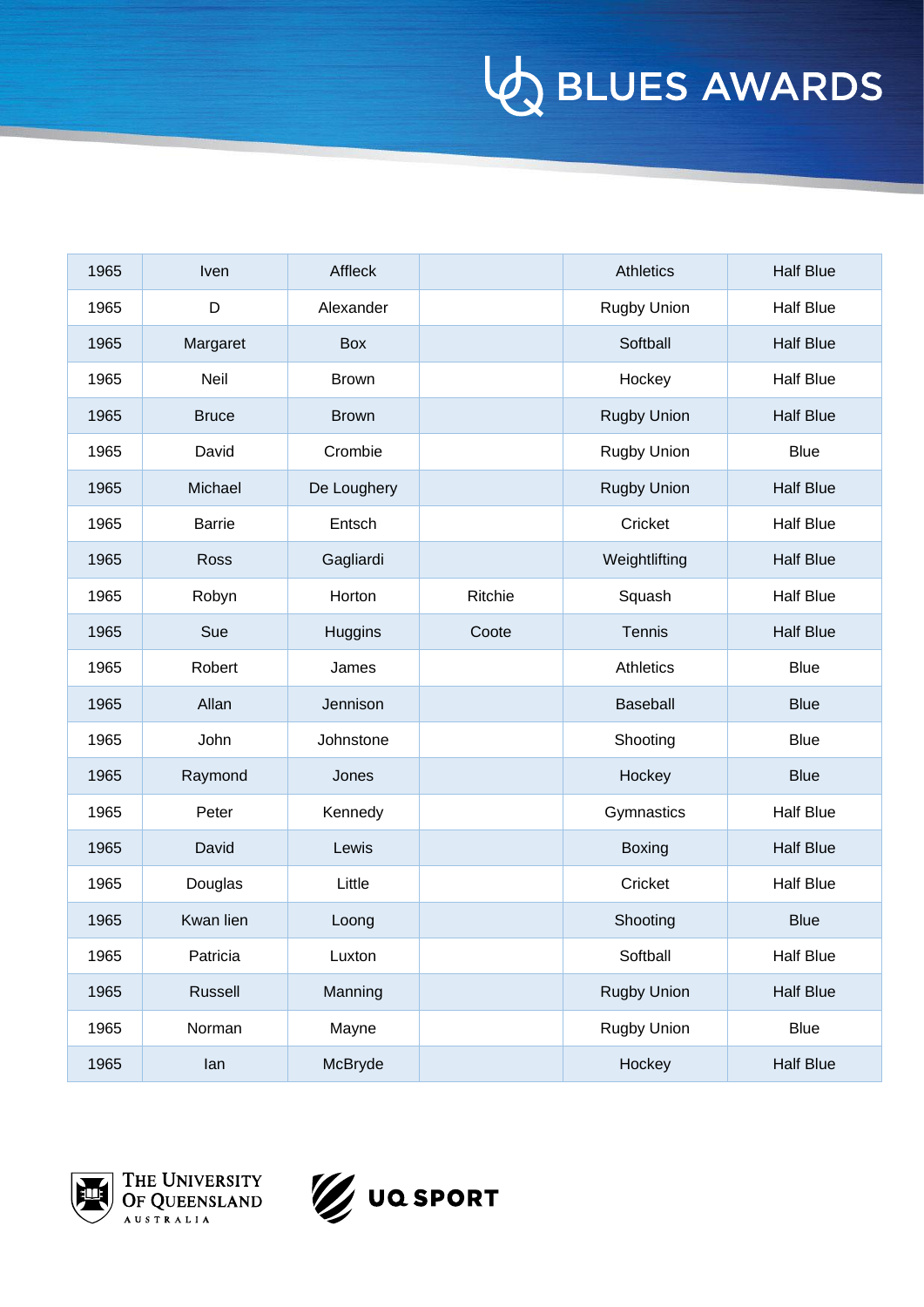| 1965 | Lesley      | McCann         | Power | Softball           | <b>Half Blue</b> |
|------|-------------|----------------|-------|--------------------|------------------|
| 1965 | Leonard     | Mor            |       | Judo               | <b>Blue</b>      |
| 1965 | Oliver John | Morgan         |       | Cricket            | <b>Half Blue</b> |
| 1965 | Aye ho      | Ong            |       | Shooting           | <b>Half Blue</b> |
| 1965 | Kenneth     | Pedersen       |       | Hockey             | <b>Half Blue</b> |
| 1965 | John        | Rolley         |       | <b>Athletics</b>   | <b>Half Blue</b> |
| 1965 | Arthur      | Rowe           |       | Athletics          | <b>Blue</b>      |
| 1965 | Louis       | Sholer         |       | Judo               | <b>Half Blue</b> |
| 1965 | W.          | Smith          |       | Shooting           | <b>Half Blue</b> |
| 1965 | Howard      | <b>Stack</b>   |       | Baseball           | <b>Half Blue</b> |
| 1965 | David       | Taylor         |       | Rugby Union        | <b>Half Blue</b> |
| 1965 | Ross        | <b>Teitzel</b> |       | <b>Rugby Union</b> | <b>Half Blue</b> |
| 1965 | Robin       | Waters         | Leask | Softball           | <b>Blue</b>      |
| 1965 | Anthony     | Weedon         |       | Athletics          | <b>Blue</b>      |
| 1965 | Franklin    | White          |       | Athletics          | <b>Half Blue</b> |
| 1965 | Gregory     | Williams       |       | <b>Water Polo</b>  | <b>Blue</b>      |
| 1965 | Diana       | Wiseman        |       | Athletics          | <b>Blue</b>      |
| 1966 | Roderick    | <b>Bickell</b> |       | Shooting           | <b>Half Blue</b> |
| 1966 | Peter       | <b>Busby</b>   |       | Athletics          | <b>Half Blue</b> |
| 1966 | Peter       | Cameron        |       | <b>Athletics</b>   | <b>Blue</b>      |
| 1966 | Mavis       | Clifford       |       | Athletics          | <b>Blue</b>      |
| 1966 | Leslie      | Collin         |       | Golf               | <b>Half Blue</b> |
| 1966 | $\mathsf J$ | Collins        |       | Golf               | <b>Half Blue</b> |



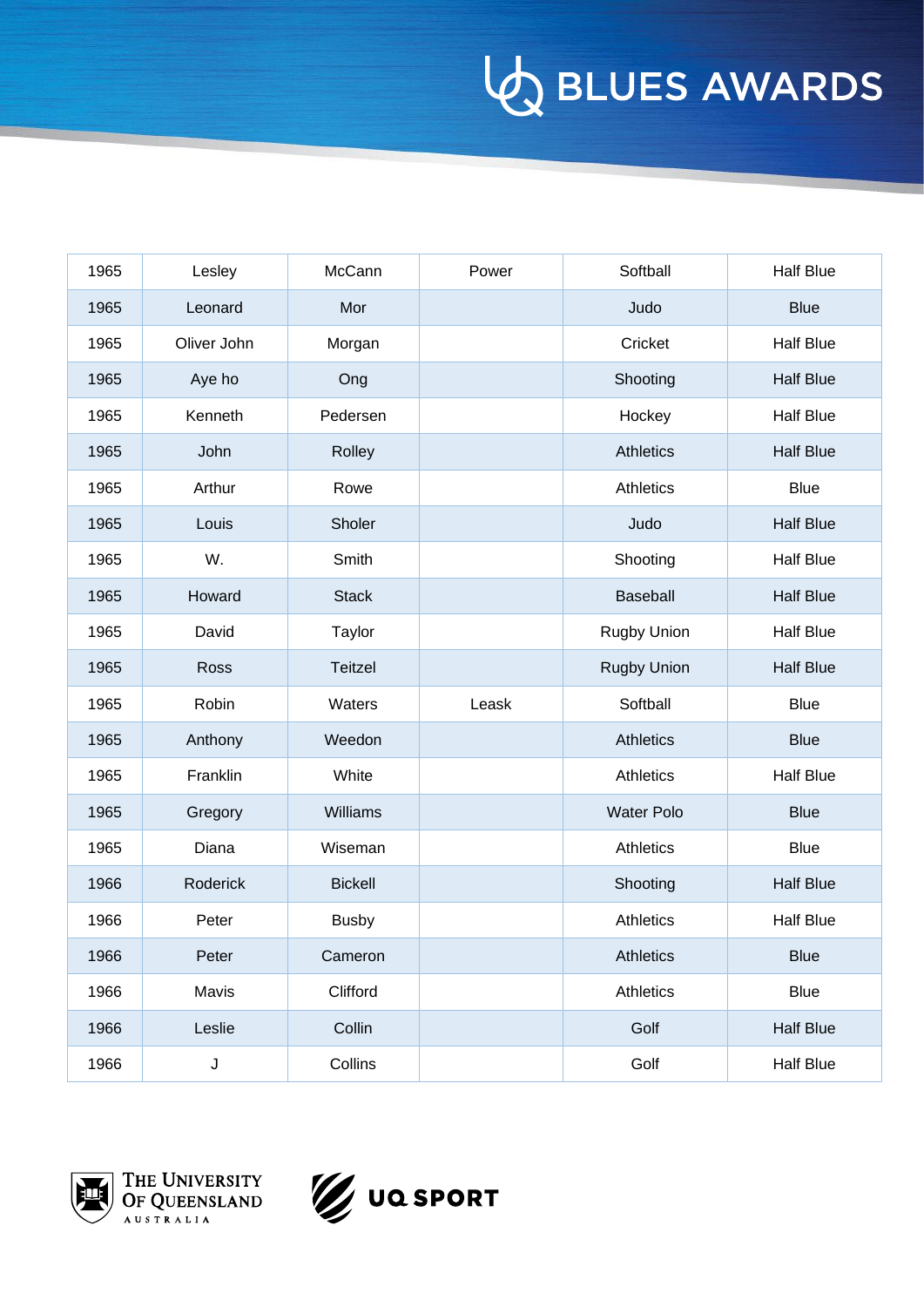| 1966 | Roger        | Cooke             |       | <b>Rugby Union</b>         | <b>Half Blue</b> |
|------|--------------|-------------------|-------|----------------------------|------------------|
| 1966 | Robert       | Crane             |       | Cricket                    | <b>Blue</b>      |
| 1966 | <b>Barry</b> | Doran             |       | Basketball                 | <b>Half Blue</b> |
| 1966 | Robert       | Downs             |       | Gymnastics                 | <b>Blue</b>      |
| 1966 | Michael      | Drum              |       | Boxing                     | <b>Half Blue</b> |
| 1966 | Anthony      | English           |       | Shooting                   | <b>Half Blue</b> |
| 1966 | John         | Flutter           |       | Sailing                    | <b>Half Blue</b> |
| 1966 | Janet        | Girle             |       | Swimming                   | <b>Half Blue</b> |
| 1966 | John         | Hendry            |       | <b>Athletics</b>           | <b>Blue</b>      |
| 1966 | John         | Holt              |       | Sailing                    | <b>Half Blue</b> |
| 1966 | David        | Hood              |       | Rowing                     | <b>Half Blue</b> |
| 1966 | Sue          | Huggins           | Coote | Tennis                     | <b>Blue</b>      |
| 1966 | John         | Hulbert           |       | <b>Rugby Union</b>         | <b>Half Blue</b> |
| 1966 | Peter        | Jell              |       | Rowing                     | <b>Blue</b>      |
| 1966 | Peter        | Lacey             |       | Swimming                   | <b>Blue</b>      |
| 1966 | Clive        | Leinster          |       | Hockey                     | <b>Half Blue</b> |
| 1966 | John         | Loxton            |       | Cricket                    | <b>Half Blue</b> |
| 1966 | John         | Maclean           |       | Cricket                    | <b>Half Blue</b> |
| 1966 | <b>Mick</b>  | Maguire           |       | <b>Rugby Union</b>         | <b>Blue</b>      |
| 1966 | John         | <b>McGuinness</b> |       | Athletics                  | <b>Half Blue</b> |
| 1966 | Oliver John  | Morgan            |       | Cricket                    | <b>Blue</b>      |
| 1966 | Robert       | Nickels           |       | <b>Australian Football</b> | <b>Blue</b>      |
| 1966 | William      | Noble             |       | Rowing                     | <b>Half Blue</b> |



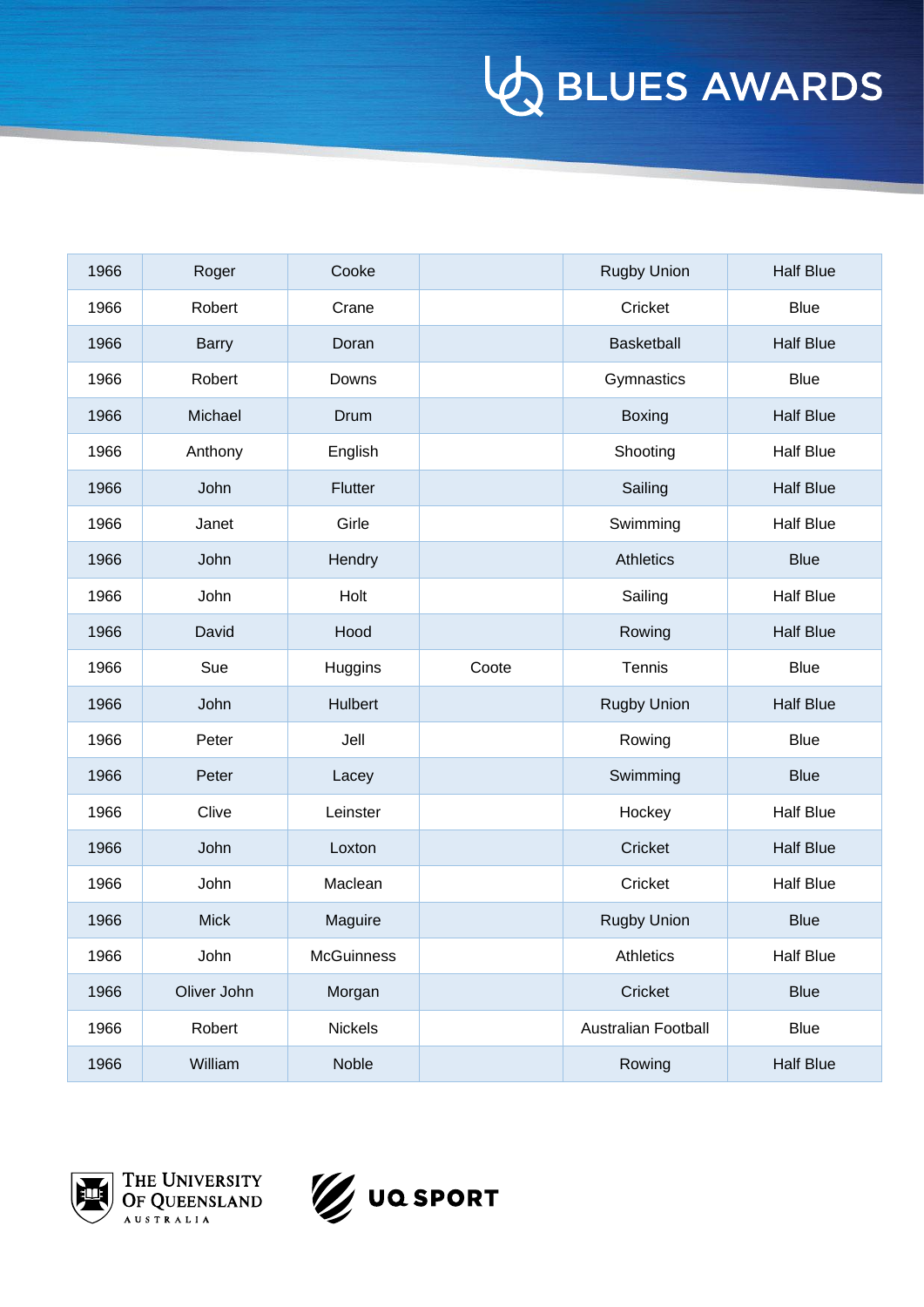| 1966 | Donald       | Palmer         |      | <b>Water Polo</b>   | <b>Blue</b>      |
|------|--------------|----------------|------|---------------------|------------------|
| 1966 | John         | Potts          |      | Sailing             | <b>Half Blue</b> |
| 1966 | Paul         | Robbins        |      | Shooting            | <b>Half Blue</b> |
| 1966 | Geoffrey     | Rose           |      | Squash              | <b>Half Blue</b> |
| 1966 | Louis        | Sholer         |      | Judo                | <b>Blue</b>      |
| 1966 | Richard      | <b>Silcock</b> |      | <b>Athletics</b>    | <b>Half Blue</b> |
| 1966 | Howard       | <b>Stack</b>   |      | Baseball            | <b>Blue</b>      |
| 1966 | Wayne        | <b>Stevens</b> |      | <b>Athletics</b>    | <b>Half Blue</b> |
| 1966 | David        | Taylor         |      | Rugby Union         | <b>Blue</b>      |
| 1966 | Ross         | Teitzel        |      | <b>Rugby Union</b>  | <b>Blue</b>      |
| 1966 | Christopher  | Toogood        |      | Basketball          | <b>Half Blue</b> |
| 1966 | Peter        | Trevethan      |      | Swimming            | <b>Half Blue</b> |
| 1966 | Graeme       | Turner         |      | Hockey              | <b>Half Blue</b> |
| 1966 | Karen        | Venables       |      | Rowing              | <b>Half Blue</b> |
| 1967 | Harry        | Akers          |      | Athletics           | <b>Half Blue</b> |
| 1967 | Oswald       | <b>Baker</b>   |      | Basketball          | <b>Half Blue</b> |
| 1967 | J.           | Bell           |      | Hockey              | <b>Half Blue</b> |
| 1967 | G.           | <b>Boulton</b> |      | Hockey              | <b>Half Blue</b> |
| 1967 | <b>Bruce</b> | Brown          |      | <b>Rugby Union</b>  | <b>Blue</b>      |
| 1967 | Elizabeth    | Caithness      |      | Badminton           | <b>Half Blue</b> |
| 1967 | Barbara      | De Bont        | Kaus | Basketball          | <b>Half Blue</b> |
| 1967 | John         | Filatoff       |      | Weightlifting       | <b>Half Blue</b> |
| 1967 | David        | Franks         |      | Australian Football | <b>Half Blue</b> |



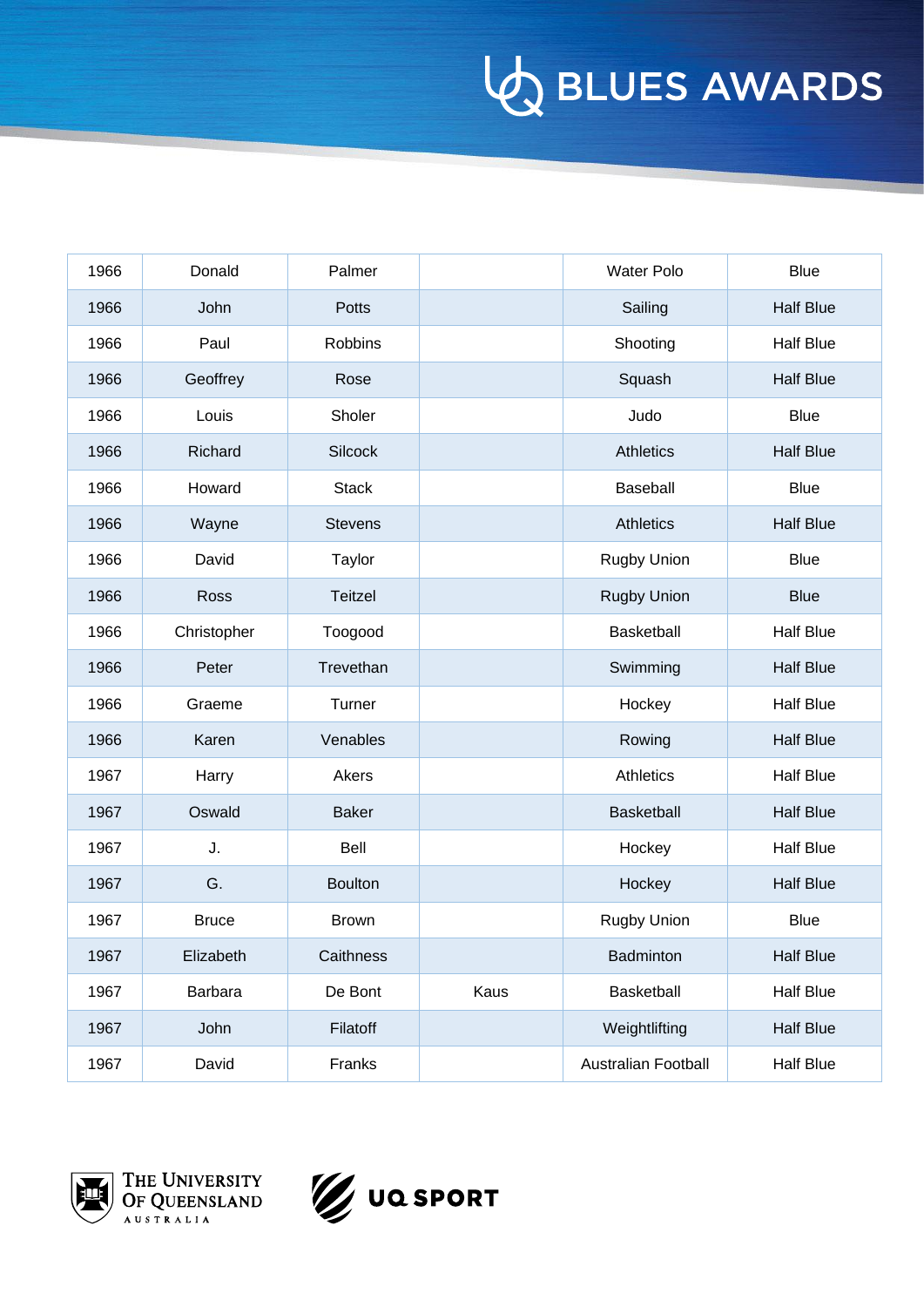| 1967 | Ross          | Gagliardi      |         | Weightlifting              | <b>Blue</b>      |
|------|---------------|----------------|---------|----------------------------|------------------|
| 1967 | Cary          | Gan            |         | Badminton                  | <b>Blue</b>      |
| 1967 | <b>Stuart</b> | Gregory        |         | <b>Rugby Union</b>         | <b>Half Blue</b> |
| 1967 | <b>Bruce</b>  | Hatcher        |         | Rugby League               | <b>Half Blue</b> |
| 1967 | <b>Drew</b>   | Hutton         |         | <b>Athletics</b>           | <b>Half Blue</b> |
| 1967 | Keith         | Jennings       |         | <b>Rugby Union</b>         | <b>Half Blue</b> |
| 1967 | Francis       | King           |         | <b>Basketball</b>          | <b>Half Blue</b> |
| 1967 | <b>Stuart</b> | Laing          |         | <b>Athletics</b>           | <b>Blue</b>      |
| 1967 | Dennis        | Lillie         |         | <b>Australian Football</b> | <b>Half Blue</b> |
| 1967 | John          | Loxton         |         | Cricket                    | <b>Blue</b>      |
| 1967 | John          | MacDonald      |         | Australian Football        | <b>Blue</b>      |
| 1967 | Barry         | Madsen         |         | Weightlifting              | <b>Half Blue</b> |
| 1967 | Russell       | Manning        |         | <b>Rugby Union</b>         | <b>Blue</b>      |
| 1967 | <b>Steve</b>  | McCready       |         | Rugby Union                | <b>Half Blue</b> |
| 1967 | Heather       | McMeniman      | Goulter | Judo                       | <b>Blue</b>      |
| 1967 | Lee           | McNichol       |         | Rugby Union                | <b>Half Blue</b> |
| 1967 | Christopher   | O'Neill        |         | Hockey                     | <b>Half Blue</b> |
| 1967 | Peter         | Phillips       |         | Athletics                  | <b>Half Blue</b> |
| 1967 | Leonard       | Pope           |         | Judo                       | <b>Half Blue</b> |
| 1967 | Syed Kalim    | Shamsi         |         | Table Tennis               | <b>Half Blue</b> |
| 1967 | Jean          | Shera          |         | Fencing                    | <b>Half Blue</b> |
| 1967 | Wayne         | <b>Stevens</b> |         | Athletics                  | <b>Blue</b>      |
| 1967 | Margaret      | Taylor         | Gowdie  | Athletics                  | <b>Blue</b>      |



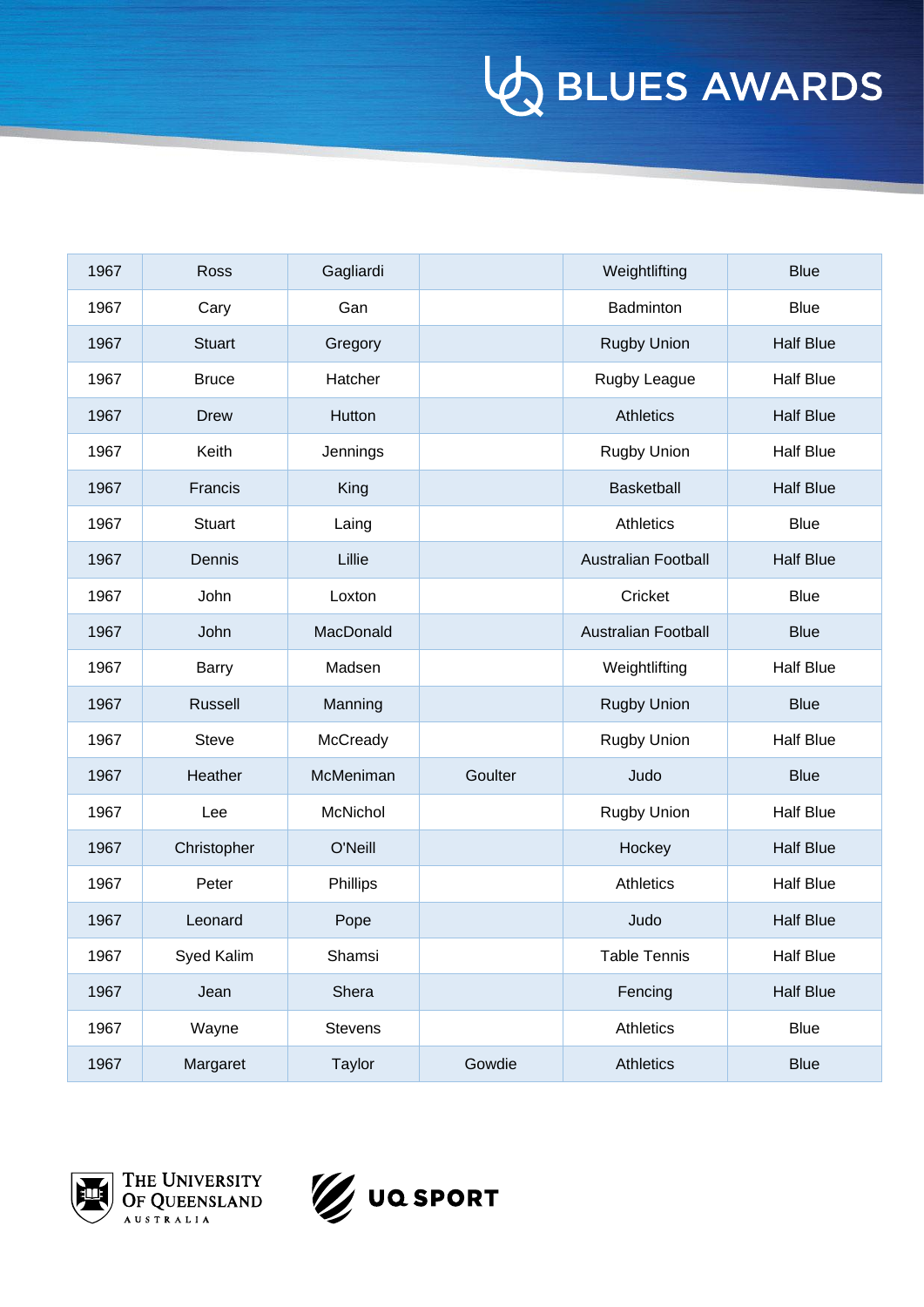| 1967 | John          | Tracey         |             | Shooting           | <b>Blue</b>      |
|------|---------------|----------------|-------------|--------------------|------------------|
| 1967 | Anneke        | Van kammen     |             | Shooting           | <b>Half Blue</b> |
| 1967 | Francis       | Young          |             | Hockey             | <b>Half Blue</b> |
| 1968 | Iven          | Affleck        |             | <b>Athletics</b>   | <b>Blue</b>      |
| 1968 | Keith         | Bell           |             | <b>Rugby Union</b> | <b>Half Blue</b> |
| 1968 | Jeff          | Clewett        |             | Rowing             | <b>Blue</b>      |
| 1968 | James         | Creagh         |             | <b>Rugby Union</b> | <b>Half Blue</b> |
| 1968 | Carolyn       | Donkin         |             | Squash             | <b>Half Blue</b> |
| 1968 | John          | Edwards        |             | Squash             | <b>Half Blue</b> |
| 1968 | Craig         | <b>Estwick</b> |             | <b>Rugby Union</b> | <b>Half Blue</b> |
| 1968 | Michael       | George         |             | Baseball           | <b>Blue</b>      |
| 1968 | Harry         | Giles          |             | <b>Athletics</b>   | <b>Blue</b>      |
| 1968 | Janet         | Giles          | Gowdie      | Athletics          | <b>Half Blue</b> |
| 1968 | <b>Stuart</b> | Gregory        |             | <b>Rugby Union</b> | <b>Blue</b>      |
| 1968 | Jennifer      | Hobson         | Heywood     | <b>Basketball</b>  | <b>Half Blue</b> |
| 1968 | Marion        | Hoffman        |             | <b>Athletics</b>   | <b>Blue</b>      |
| 1968 | Eric          | Holmes         |             | Squash             | <b>Half Blue</b> |
| 1968 | Gregory       | Jolly          |             | Shooting           | <b>Half Blue</b> |
| 1968 | Jill          | Jordan         |             | Judo               | <b>Half Blue</b> |
| 1968 | Kay           | Lehman         | Kindervater | Hockey             | <b>Blue</b>      |
| 1968 | Clive         | Leinster       |             | Hockey             | <b>Blue</b>      |
| 1968 | Barry         | Madsen         |             | Weightlifting      | <b>Blue</b>      |
| 1968 | Helen         | McRae          |             | Hockey             | <b>Half Blue</b> |



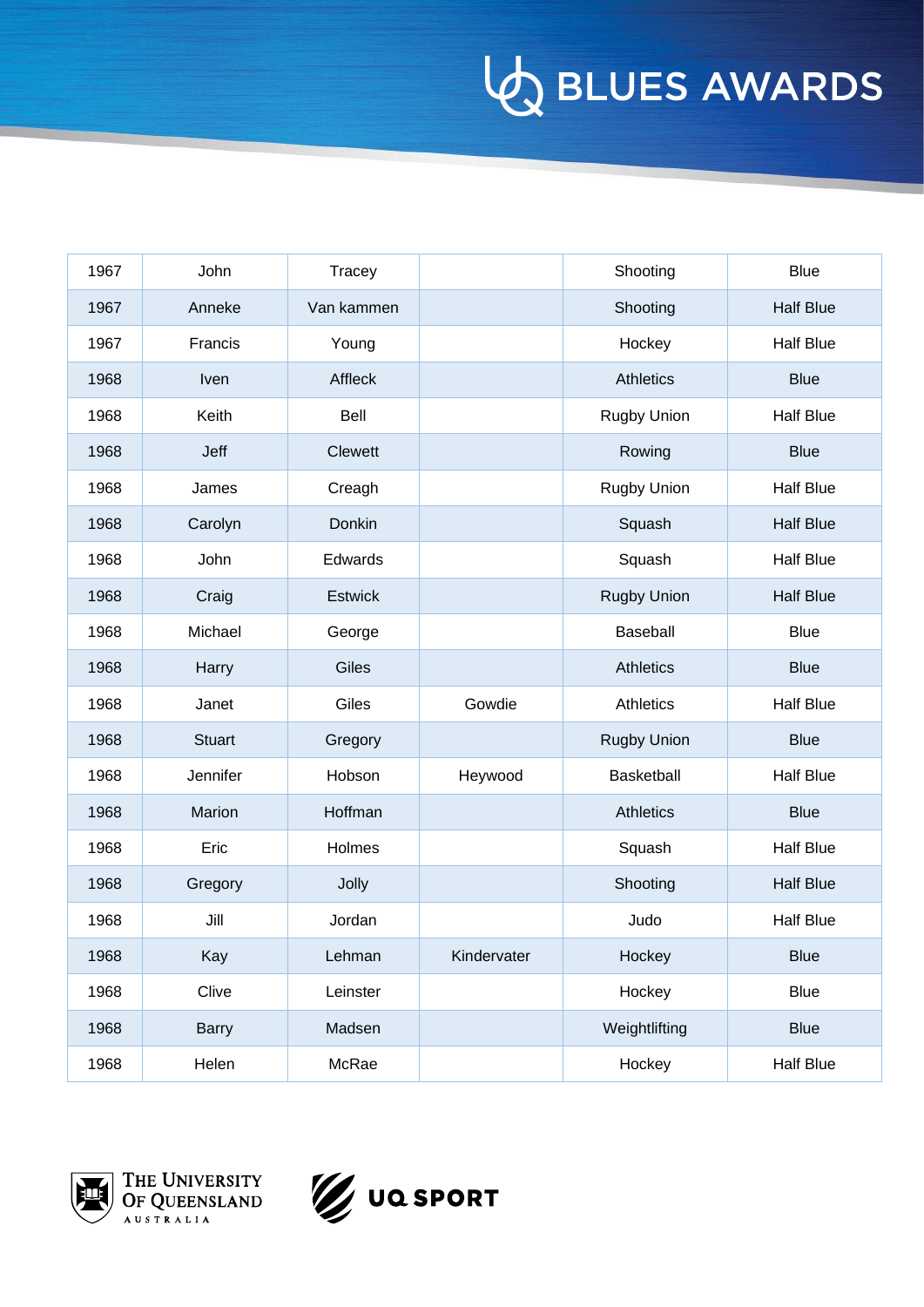| 1968 | Jennifer    | Morrison   |           | Softball                     | <b>Half Blue</b> |
|------|-------------|------------|-----------|------------------------------|------------------|
| 1968 | lan         | Murray     |           | Athletics                    | <b>Blue</b>      |
| 1968 | Helen       | Parkinson  |           | Swimming                     | <b>Half Blue</b> |
| 1968 | Cyril       | Pearson    |           | <b>Australian Football</b>   | <b>Half Blue</b> |
| 1968 | Michael     | Pemberton  |           | Squash                       | <b>Half Blue</b> |
| 1968 | Peter       | Phillips   |           | Athletics &<br>Weightlifting | <b>Blue</b>      |
| 1968 | Michael     | Reynolds   |           | Rowing                       | <b>Blue</b>      |
| 1968 | Jane        | Ross       | Cortis    | Swimming                     | <b>Blue</b>      |
| 1968 | Marilyn     | Shrapnel   |           | <b>Athletics</b>             | <b>Blue</b>      |
| 1968 | Christine   | Simons     | Retallack | Netball                      | <b>Half Blue</b> |
| 1968 | Peter       | Smart      |           | Squash                       | <b>Half Blue</b> |
| 1968 | Thomas      | Soo        |           | <b>Athletics</b>             | <b>Half Blue</b> |
| 1968 | Leigh       | Steindl    |           | <b>Water Polo</b>            | <b>Half Blue</b> |
| 1968 | Richard     | Strutton   |           | Fencing                      | <b>Half Blue</b> |
| 1968 | <b>Drew</b> | Tovey      |           | Golf                         | <b>Half Blue</b> |
| 1968 | Cheryl      | Van eyk    |           | Fencing                      | <b>Half Blue</b> |
| 1968 | Ross        | Warren     |           | Rowing                       | <b>Blue</b>      |
| 1968 | Ross        | Wilson     |           | Athletics                    | <b>Half Blue</b> |
| 1969 | Keith       | Bell       |           | <b>Rugby Union</b>           | <b>Blue</b>      |
| 1969 | Robert      | Bona       |           | Football (Soccer)            | <b>Half Blue</b> |
| 1969 | Sylvia      | Cardale    |           | Squash                       | <b>Half Blue</b> |
| 1969 | Aliakbar    | Darmansjah |           | Badminton                    | <b>Blue</b>      |
| 1969 | Alan        | Fryday     |           | Tennis                       | <b>Half Blue</b> |